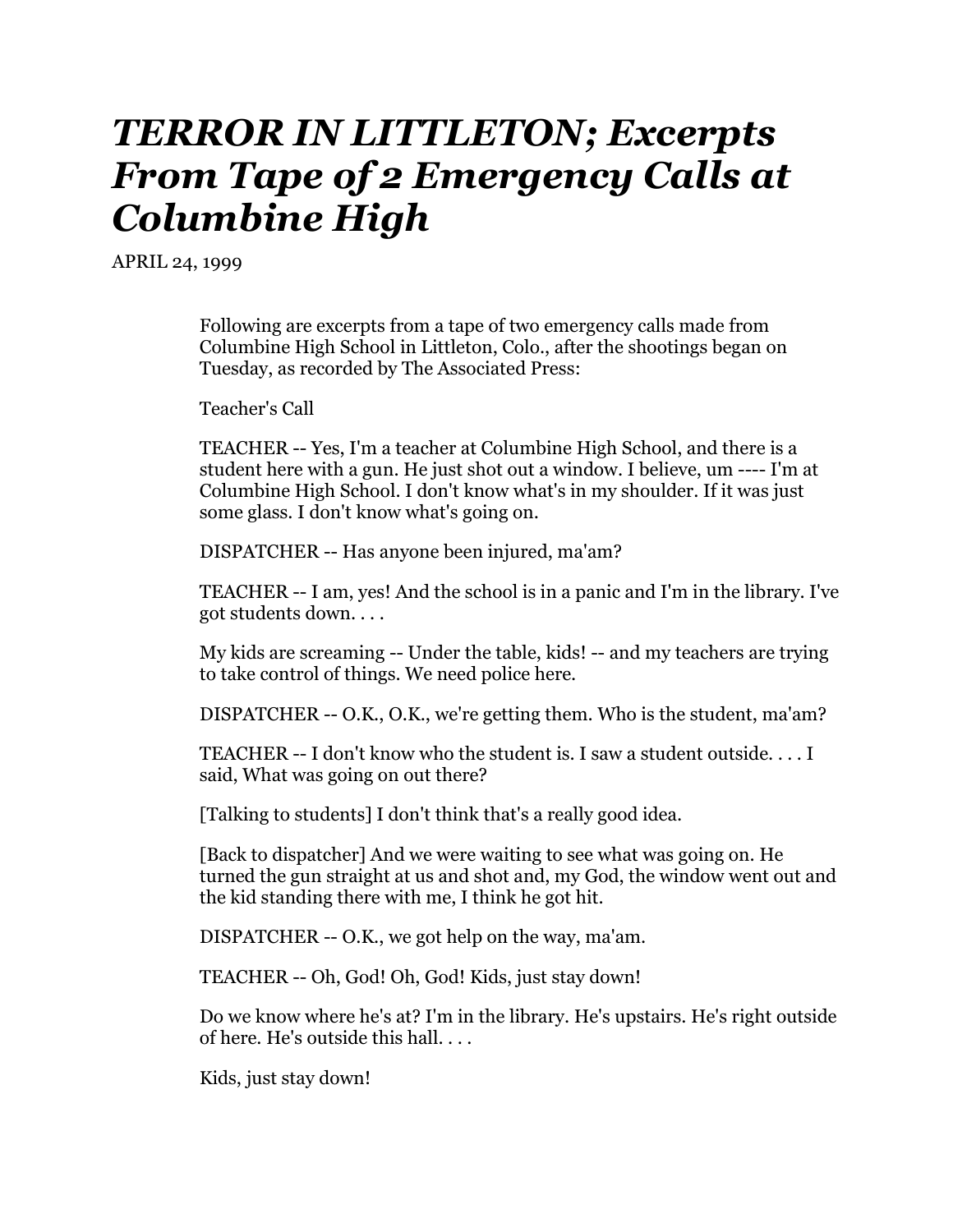Do we know where he's at? He's outside in the hall. There's alarms and things going off and smoke. My God, smoke is coming into this room! I've got the kids under a table. I don't know what's happening in the rest of the building. Shouldn't someone else be calling 911?

DISPATCHER -- Yes, we have a lot of people on. I need you to stay on the line with me. We need to know what's going on....

TEACHER -- I've got every student in this library on the floor.

You guys just stay on the floor!

DISPATCHER -- Is there any way you can lock the doors?

TEACHER -- Um, smoke is coming in from out there and I'm a little. . . . My God, it's. . . . [Sounds of gunshots.]

My God, the gun is right outside my door! O.K., I don't think I'm going to go out there. We're not going to go to the door. I've got the kids on the floor. I got all of the kids in the library on the floor.

DISPATCHER -- We have paramedics and we have fire and we have police en route.

Student's Call

DISPATCHER -- Columbine Senior High School. There's been a shooting. There's a female in the south parking lot. O.K., I'm sorry, can you tell me where she is?

STUDENT -- She's in the south parking lot on the lower parking lot.

DISPATCHER -- She's in the parking lot, the lower one?

STUDENT -- Right, toward the east end of that parking lot. . . . I just saw everyone running. I just saw the smoke.

DISPATCHER -- O.K. We had a report of explosions down there. Is there a car fire or anything?

STUDENT -- People are saying there's a gun.

DISPATCHER -- Do you know if anyone was carrying a weapon out there?

STUDENT -- No, I do not. There's like smoke going off in the parking lot right now. There are loud noises. I'm not sure exactly. A cop is pulling up.

DISPATCHER -- Can you direct them?